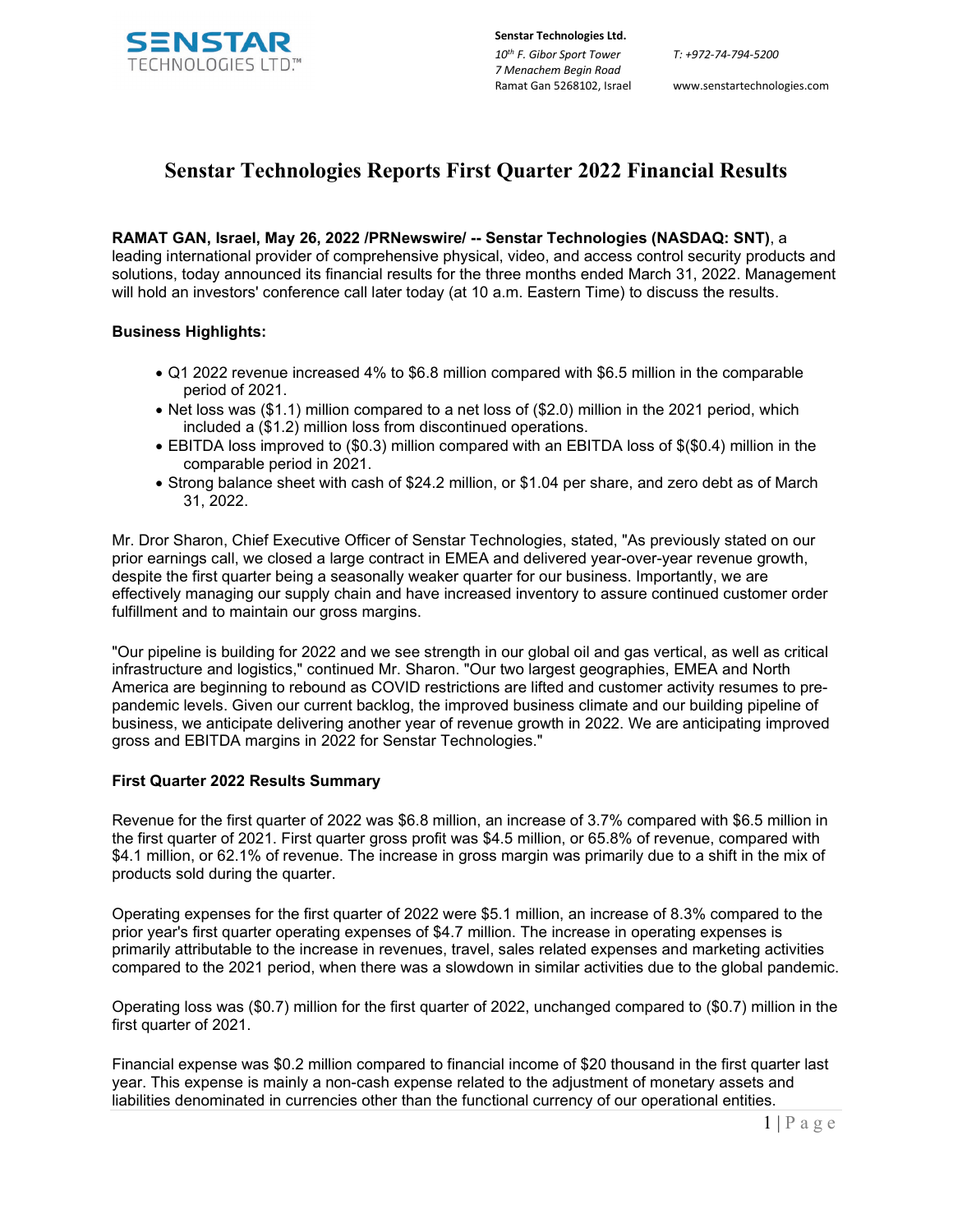

**Senstar Technologies Ltd.** *10th F. Gibor Sport Tower 7 Menachem Begin Road* 

*T: +972-74-794-5200*

Ramat Gan 5268102, Israel www.senstartechnologies.com

Loss from continuing operations was (\$1.1) million in the first quarter of 2022 compared to (\$0.7) million in the year-ago quarter.

Net loss in the first quarter of 2022 was (\$1.1) million or (\$0.05) per share versus (\$2.0) million, or (\$0.09) per share in the first quarter of last year. The net loss in the 2021 period includes a loss from discontinued operations of (\$1.2) million.

EBITDA loss from continuing operations for the first quarter was (\$0.3) million versus (\$0.4) million for the first quarter of 2021.

Cash and cash equivalents and restricted cash as of March 31, 2022, were \$24.2 million, or \$1.04 per share, compared with \$26.4 million, or \$1.13 per share, at December 31, 2021.

### **Earnings Conference Call Information:**

The Company will host a conference call later today, May 26, 2022. The call will begin promptly at 10 a.m. Eastern Time, 5 p.m. Israel Time, 3 p.m. UK Time. The Company requests that participants dial in 10 minutes before the conference call commences. To participate, please use one of the following teleconferencing numbers and the conference ID number 13730020.

 Participant Dial-in Numbers: Toll Free: 1-877-407-9716 Toll/International: 1-201-493-6779 Israel Toll Free : 1 809 406 247 UK Toll Free: 0 800 756 3429

The conference call will also be webcast live at [https://viavid.webcasts.com/starthere.jsp?ei=1549781&tp\\_key=425536750f.](https://viavid.webcasts.com/starthere.jsp?ei=1549781&tp_key=425536750f)

A replay link of the call will be available at <https://senstartechnologies.com/> on May 26, 2022 after 1 pm Eastern time through June 9, 2022 at 11:59 pm Eastern time.

 Replay Dial-in Numbers: Toll Free: 1-844-512-2921 Toll/International: 1-412-317-6671 Replay Pin Number: 137330020

# **About Senstar Technologies**

With innovative perimeter intrusion detection systems (including [fence sensors](https://senstar.com/products/fence-sensors/) , [buried sensors](https://senstar.com/products/buried-sensors/) , and [above ground sensors](https://senstar.com/products/above-ground-sensors/) ), intelligent [video-management](https://senstar.com/products/video-management/) , [video analytics](https://senstar.com/products/video-analytics/) , and [access control](https://senstar.com/products/access-control/symphony-ac/) , Senstar offers a comprehensive suite of proven, integrated solutions that reduce complexity, improve performance and unify support. For 40 years, Senstar has been safeguarding people, places and property for organizations around the world, with a special focus in [utilities](https://senstar.com/use-cases/electrical-utilities/) , [logistics](https://senstar.com/use-cases/manufacturing-and-logistics/) , [corrections](https://senstar.com/use-cases/corrections/) , and energy markets.

For more information, visit the Company's website at [www.senstartechnologies.com.](http://www.senstartechnologies.com/)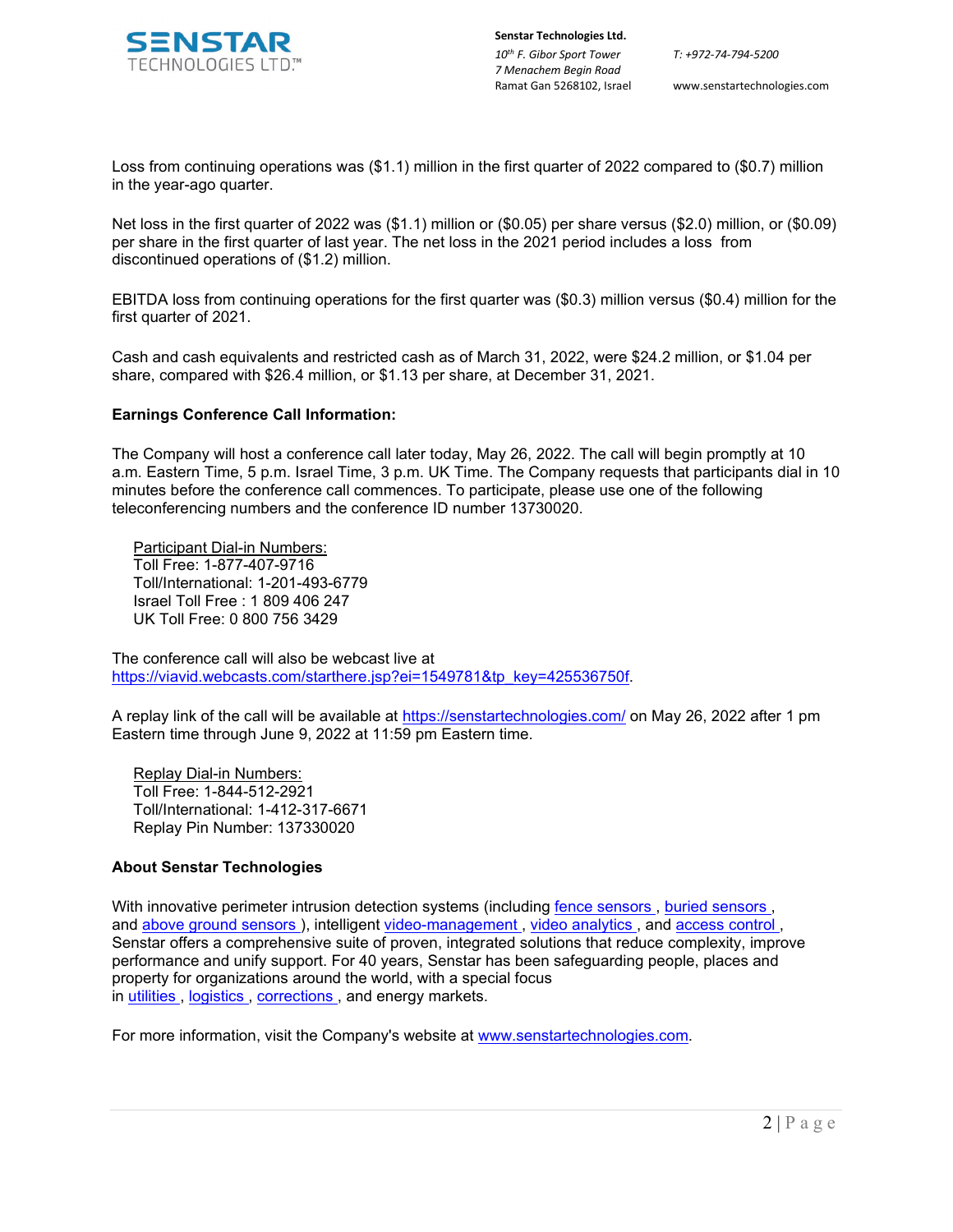

**Senstar Technologies Ltd.** *10th F. Gibor Sport Tower 7 Menachem Begin Road*  Ramat Gan 5268102, Israel www.senstartechnologies.com

### **Use of Non-GAAP Financial Information**

The Company reports financial results in accordance with U.S. GAAP. To supplement the consolidated financial statements presented in accordance with GAAP, the Company presents the Non-GAAP presentation of EBITDA. This non-GAAP measure is not in accordance with, nor is it a substitute for, a GAAP measure. The Company uses EBITDA to evaluate and manage the Company's operations internally. The Company is also providing this information to assist investors in performing additional financial analysis. Reconciliation between the company's results on a GAAP and non-GAAP basis is provided in a table below.

### **Forward Looking Statements**

*This press release contains forward-looking statements, which are subject to risks and uncertainties. Such statements are based on assumptions and expectations which may not be realized and are inherently subject to risks and uncertainties, many of which cannot be predicted with accuracy and some of which might not even be anticipated. Future events and actual results, financial and otherwise, may differ from the results discussed in the forward-looking statements. A number of these risks and other*  factors that might cause differences, some of which could be material, along with additional discussion of *forward-looking statements, are set forth in the Company's Annual Report on Form 20-F filed with the Securities and Exchange Commission. In addition, there is uncertainty about the spread of the COVID19 virus and the impact it will have on the Company's operations, the demand for the Company's products, global supply chains and economic activity in general.*

### **For more information:**

| <b>Senstar Technologies:</b>             | <b>IR Contact:</b>       |
|------------------------------------------|--------------------------|
| Doron Kerbel, Adv.                       | <b>Kim Rogers</b>        |
| V.P. General Counsel & Company Secretary | <b>Managing Director</b> |
| Tel: +972-74-794-5200                    | Hayden IR                |
| Doron.Kerbel@senstar.com                 | +1 541-904-5075          |
|                                          | Kim@HaydenIR.com         |

#### **SENSTAR TECHNOLOGIES UNAUDITED CONDENSED CONSOLIDATED STATEMENTS OF OPERATIONS** *(All numbers except EPS expressed in thousands of US\$)*

|                                        | <b>Three Months</b> |                        |            |
|----------------------------------------|---------------------|------------------------|------------|
|                                        |                     | <b>Ended March 31,</b> |            |
|                                        | 2022                | 2021                   | $%$ change |
| Revenue                                | 6,785               | 6,540                  | 4          |
| <b>Cost of revenue</b>                 | 2,318               | 2,478                  | (7)        |
| Gross profit                           | 4,467               | 4.062                  | 10         |
| <b>Operating expenses:</b>             |                     |                        |            |
| Research and development, net          | 1.095               | 1.007                  | 9          |
| Selling and marketing                  | 2.299               | 2,133                  | 8          |
| General and administrative             | 1,745               | 1,603                  | 9          |
| <b>Total operating expenses</b>        | 5,139               | 4.743                  | 8          |
| <b>Operating loss</b>                  | (672)               | (681)                  |            |
| Financial income (expense), net        | (239)               | 19                     |            |
| Loss before income taxes               | (911)               | (662)                  |            |
| Taxes on income                        | 186                 | 70                     |            |
| Loss from continuing operations        | (1,097)             | (732)                  |            |
| Loss from discontinued operations, net |                     | (1, 237)               |            |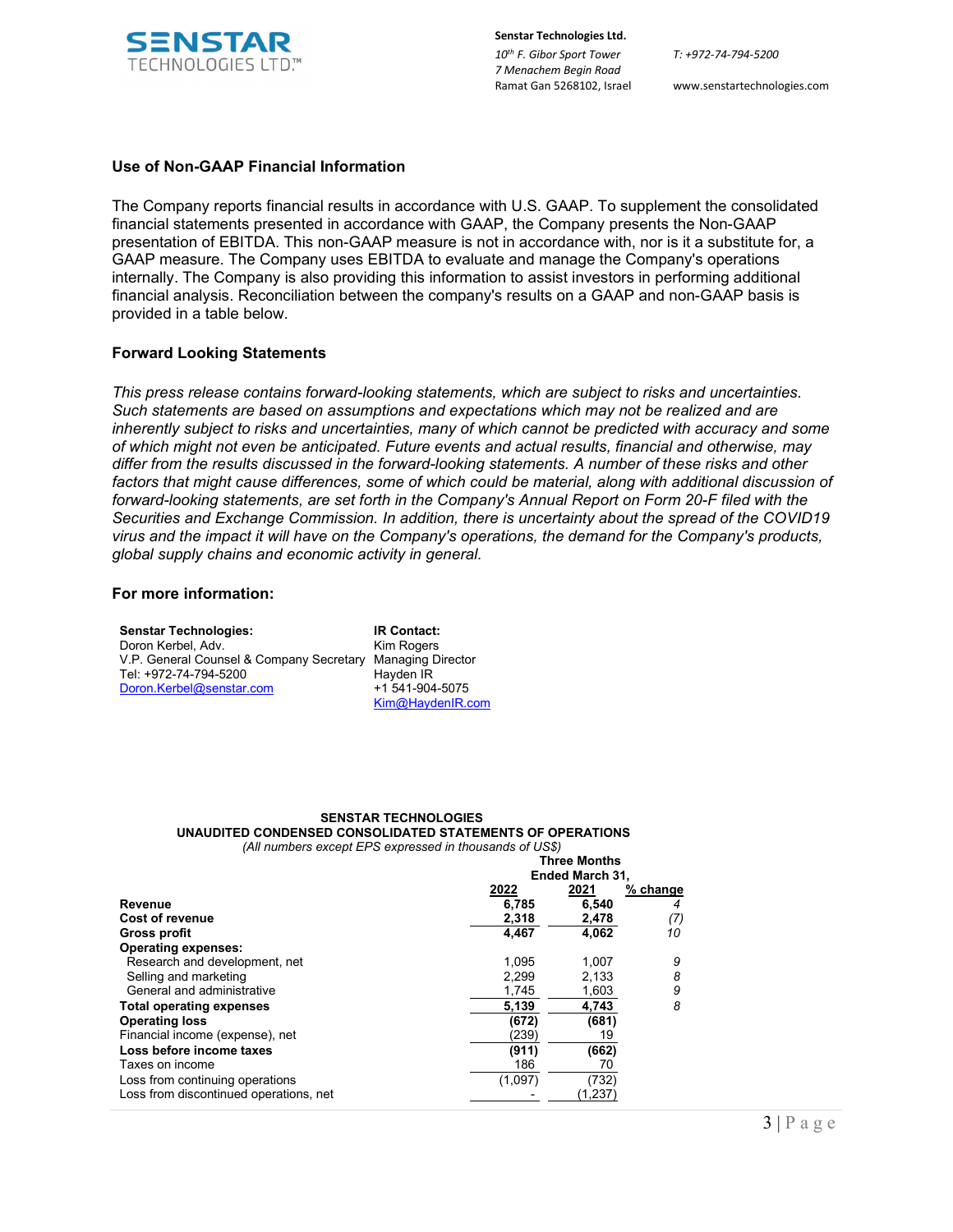

**Senstar Technologies Ltd.**

*10th F. Gibor Sport Tower 7 Menachem Begin Road* 

**2022 2021**

Ramat Gan 5268102, Israel www.senstartechnologies.com

| <b>Net loss</b>                                                                                                           | (1.097     | (1.969)    |
|---------------------------------------------------------------------------------------------------------------------------|------------|------------|
| Income attributable to redeemable non-controlling interests and<br>non-controlling interests                              |            | 21         |
| Net loss attributable to Senstar's shareholders                                                                           | (1,097)    | (1,990)    |
| Basic and diluted net loss per share from continuing operations<br>Basic and diluted net loss per share from discontinued | (\$0.05)   | \$(0.03)   |
| operations, net                                                                                                           |            | \$(0.06)   |
| Basic and diluted net loss per share                                                                                      | (\$0.05)   | \$(0.09)   |
| Weighted average number of shares used in computing<br>basic and diluted net loss per share                               | 23,301,931 | 23,163,985 |

# **SENSTAR TECHNOLOGIES**

**UNAUDITED CONDENSED CONSOLIDATED STATEMENTS OF OPERATIONS** *(All numbers except EPS expressed in thousands of US\$)*

| <b>Three Months</b><br>Ended March 31, |                              |
|----------------------------------------|------------------------------|
| 2022                                   | 2021                         |
| $\frac{9}{6}$                          | <u>%</u>                     |
|                                        | 62.1                         |
|                                        | 15.4                         |
|                                        | 32.6                         |
|                                        | 24.5                         |
|                                        |                              |
|                                        |                              |
|                                        | 65.8<br>16.1<br>33.9<br>25.7 |

#### **SENSTAR TECHNOLOGIES RECONCILIATION OF EBITDA FROM CONTINUING OPERATION TO INCOME (LOSS) FROM CONTINUING OPERATION** *(All numbers expressed in thousands of US\$)*

|                                 | <b>Three Months</b>    |          |
|---------------------------------|------------------------|----------|
|                                 | <b>Ended March 31,</b> |          |
|                                 | 2022                   | 20<br>__ |
| aaa fuama aantinulna anavatiana | (4.007)                |          |

| <b>GAAP</b> loss from continuing operations | (1,097) | (732) |  |
|---------------------------------------------|---------|-------|--|
| Less:                                       |         |       |  |
| Financial income (expenses), net            | (239)   | 19    |  |
| Taxes on income                             | 186     | 70    |  |
| Depreciation and amortization               | (408)   | (312) |  |
| <b>EBITDA</b> from continuing operations    | (264)   | (369) |  |

#### **SENSTAR TECHNOLOGIES UNAUDITED CONDENSED CONSOLIDATED BALANCE SHEETS** *(All numbers expressed in thousands of US\$)* **March 31, December 31,<br>2022 2021 2022 2021**

|                           | LULL     | ZUZ I    |
|---------------------------|----------|----------|
| <b>CURRENT ASSETS:</b>    |          |          |
| Cash and cash equivalents | \$24.206 | \$26.397 |